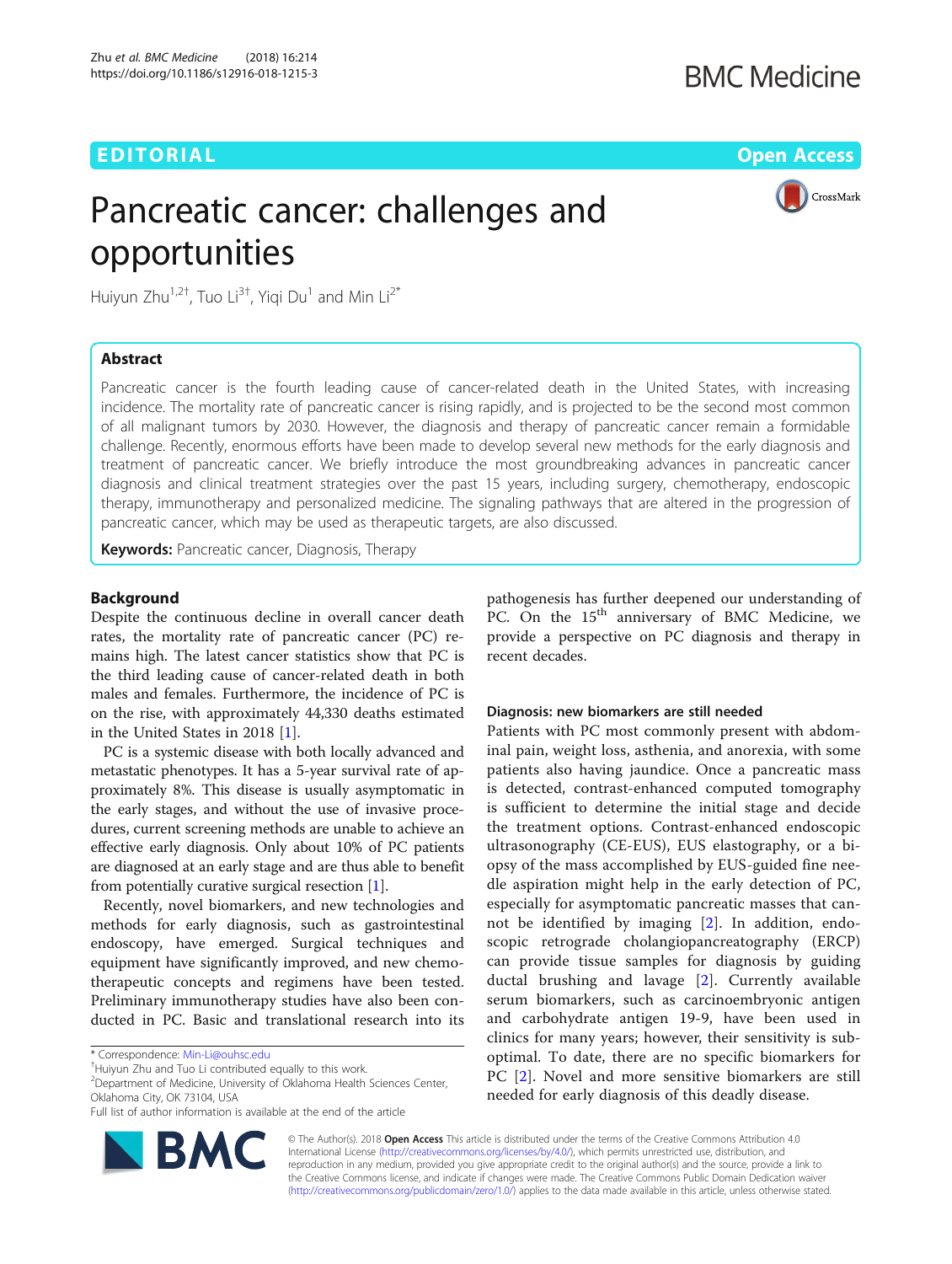## Surgery: the cure

Surgery remains the only curative therapy for patients with PC. Even so, the impact of pancreatectomy on patient quality of life and long-term survival remains questionable. The surgical approach has evolved from what was, a few decades ago, a high-risk procedure, to a challenging, yet relatively safe, procedure today [[3](#page-2-0)]. PC patients with stage I/II disease may benefit from surgical resection [\[4](#page-2-0)]. However, surgery alone is insufficient: without additional therapy, over 90% of patients relapse and die of their disease after surgery.

The poor outcomes associated with surgery alone mean that the roles of adjuvant therapies, such as chemotherapy and radiotherapy during or after the surgical procedure, have been extensively evaluated. For resectable tumors, surgery followed by adjuvant chemotherapy is the standard of care, with a 5-year survival rate of 30%. Patients with stage III borderline resectable cancers should undergo neoadjuvant therapy prior to resection.

## Chemotherapy and radiotherapy: a tough choice

For over a decade, gemcitabine was the standard first-line treatment for PC. However, in 2005, Moore et al. [\[5](#page-2-0)] reported that the addition of erlotinib could significantly improve overall survival and progression-free survival in advanced PC. Subsequently, the new chemotherapeutic regimens FOLFIRINOX, S-1, and nabpaclitaxel plus gemcitabine have shown improved survival benefit and are now the most commonly administered first-line therapies.

The role of adjuvant radiation therapy is controversial. Compared with chemotherapy alone, chemoradiation showed no survival benefit in patients with locally advanced PC [\[6](#page-2-0)]. Almost all patients will receive subsequent therapies with the inevitable disease progression that follows first-line therapy [\[7\]](#page-2-0). However, minimal data exist on second-line therapies for PC.

#### Endoscopic therapy: minimal invasive

EUS and ERCP are the mainstays of interventional endoscopic practice. EUS offers a platform for a wide variety of direct tumor therapies, including the implantation of <sup>125</sup>I seeds [\[8](#page-2-0)], celiac neurolysis [\[9\]](#page-2-0), and fiducial placement for stereotactic body radiation therapy [[10](#page-2-0)]. ERCP is an established endoscopic procedure that is important in elucidating indeterminate biliary structures and preoperative biliary drainage for patients with cancer of the pancreatic head [[11](#page-2-0)]. Rational incorporation of endoscopic-based therapies into tumor studies may provide new hope for PC patients.

## Immunotherapy: role remains to be determined

Immunotherapy is considered to be a promising treatment for many cancer types [\[12](#page-2-0)]. The use of T cell checkpoints, including cytotoxic T lymphocyte protein 4 and programmed cell death protein 1 (PD-1), has shown much promise in several cancer types. However, PC is a notable exception  $[13]$  $[13]$ . In a phase I/II clinical trial  $[14]$  $[14]$ , no positive effect was seen in PC patients who received a combination of the CXCR4 inhibitor ulocuplumab and anti-PD-1 therapy. The application of immunotherapy in PC is yet to be explored.

## Precision medicine and target therapy: opportunities and obstacles

Precision medicine is an emerging concept in oncology that offers improved outcomes by individualizing patient therapy. The complexity of the PC genome indicates that methods to individualize therapy are required. Sophisticated analyses using large numbers of tumors have revealed novel insights into PC pathophysiology [[15](#page-2-0)]. The testing of novel precision medicine therapies by way of clinical trials is encouraged.

In the past few years, numerous targeted agents have emerged for PC treatment, including ECFR inhibitors (erlotinib) [[5](#page-2-0)], VEGF and VEGFR inhibitors [\[16](#page-2-0)], phosphoinositide-3-kinase-mTOR pathway inhibitors, Janus kinase inhibitors, and Ras pathway inhibitors. However, most of these agents were ineffective, possibly because of the high molecular heterogeneity of the disease. An assessment of biomarkers is needed to identify the potential benefit from targeted therapy, and this may also provide important information to guide the use of precision medicine in clinical practice.

#### Future novel perspectives

The tumor microenvironment has attracted much research interest in the past decade. The pancreatic tumor microenvironment contains an abundant fibrotic stroma, which includes a variety of cell types and extracellular matrix (ECM) components, such as collagen, fibronectin, hyaluronic acid, and N-acetyl-glucosamine. The stroma – not just a barrier for cancer cells – is critical in a variety of cellular processes, including tumor formation, invasion, metastasis, and drug resistance in PC. Recent studies have shown that PC stroma is associated with the modification of cancer cell metabolism, immune cell recruitment and the regulation of acinar-to-ductal metaplasia in the progression of PC. Further studies of ECM markers will guide the development of therapeutic targets for PC.

The most commonly mutated genes in PC are KRAS, TP53, SMAD4, and CDKN2A. However, none of these genes are currently druggable. Several new markers and therapeutic targets have been investigated, including mucins, mesothelin, and heavy metal transporters [\[17](#page-2-0)–[19](#page-2-0)]. Recently, it has been shown that the zinc transporter ZIP4 is overexpressed in PC, and promotes tumor growth, metastasis, and cancer cachexia [\[20,](#page-2-0) [21](#page-2-0)]. Targeting ZIP4 might be a novel treatment strategy for PC patients with dysregulated zinc homeostasis.